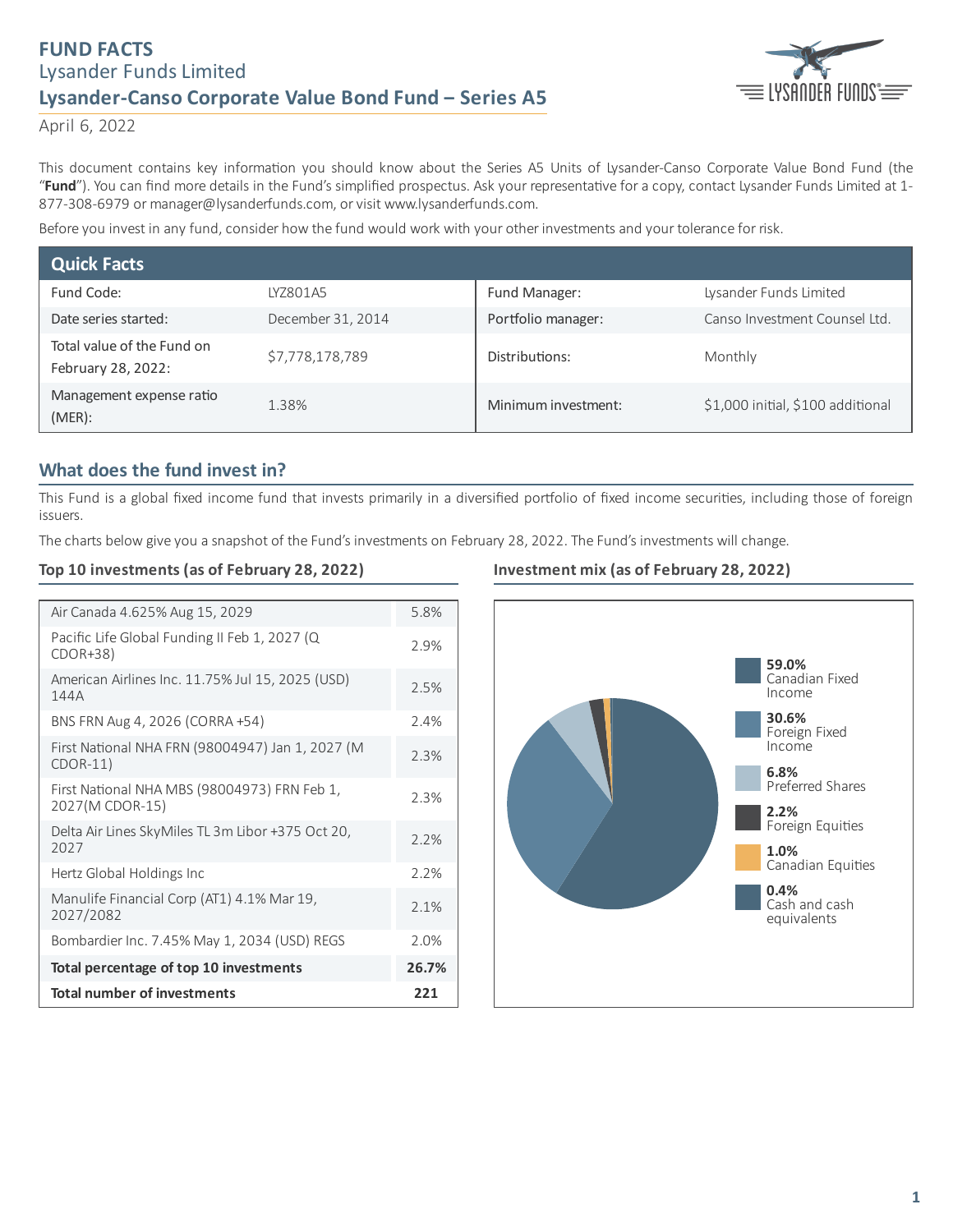# **Lysander-Canso Corporate Value Bond Fund ‒ Series A5**

April 6, 2022



## **How risky is it?**

The value of the Fund can go down as well as up. You could lose money. One way to gauge risk is to look at how much a fund's returns change over time. This is called "volatility". In general, funds with higher volatility will have returns that change more over time. They typically have a greater chance of losing money and may have a greater chance of higher returns. Funds with lower volatility tend to have returns that change less over time. They typically have lower returns and may have a lower chance of losing money.

### **Risk** rating

| Lysander Funds Limited has rated the volatility of this Fund as Low. |     |        |        |           |      |
|----------------------------------------------------------------------|-----|--------|--------|-----------|------|
|                                                                      | Low | Low to | Medium | Medium to | High |
|                                                                      |     | Medium |        | High      |      |

This rating is based on how much the Fund's returns have changed

from year to year. It doesn't tell you how volatile the Fund will be in the future. The rating can change over time. A fund with a low risk rating can still lose money.

For more information about the risk rating and specific risks that can affect the Fund's returns, see the Risk section of the Fund's simplified prospectus.

### **No guarantees**

Like most mutual funds, this Fund doesn't have any guarantees. You may not get back the amount of money you invest.

## **How has the fund performed?**

This section tells you how the Series A5 Units of the Fund have performed over the past 7 years. Returns are after Fund expenses have been deducted. These expenses reduce the Series' returns.

### **Year-by-year returns**

This chart shows how the Series A5 Units of the Fund have performed in each of the last 7 years. The Series did not drop in value in any of the 7 years. The range of returns and change from year to year can help you assess how risky the Fund has been in the past. It does not tell you how the Fund will perform in the future.



#### **Best and worst 3-month returns**

This table shows the best and worst returns for this Series of the Fund in a 3-month period over the past 7 years. The best and worst 3-month returns could be higher or lower in the future. Consider how much of a loss you could afford to take in a short period of time.

|                     | <b>Return</b> | 3 months ending | If you invested \$1,000 at the beginning of the period |
|---------------------|---------------|-----------------|--------------------------------------------------------|
| Best return         | $12.42\%$     | June 30, 2020   | Your investment would rise to \$1,124.20               |
| <b>Worst return</b> | $-6.39\%$     | March 31, 2020  | Your investment would drop to \$936.10                 |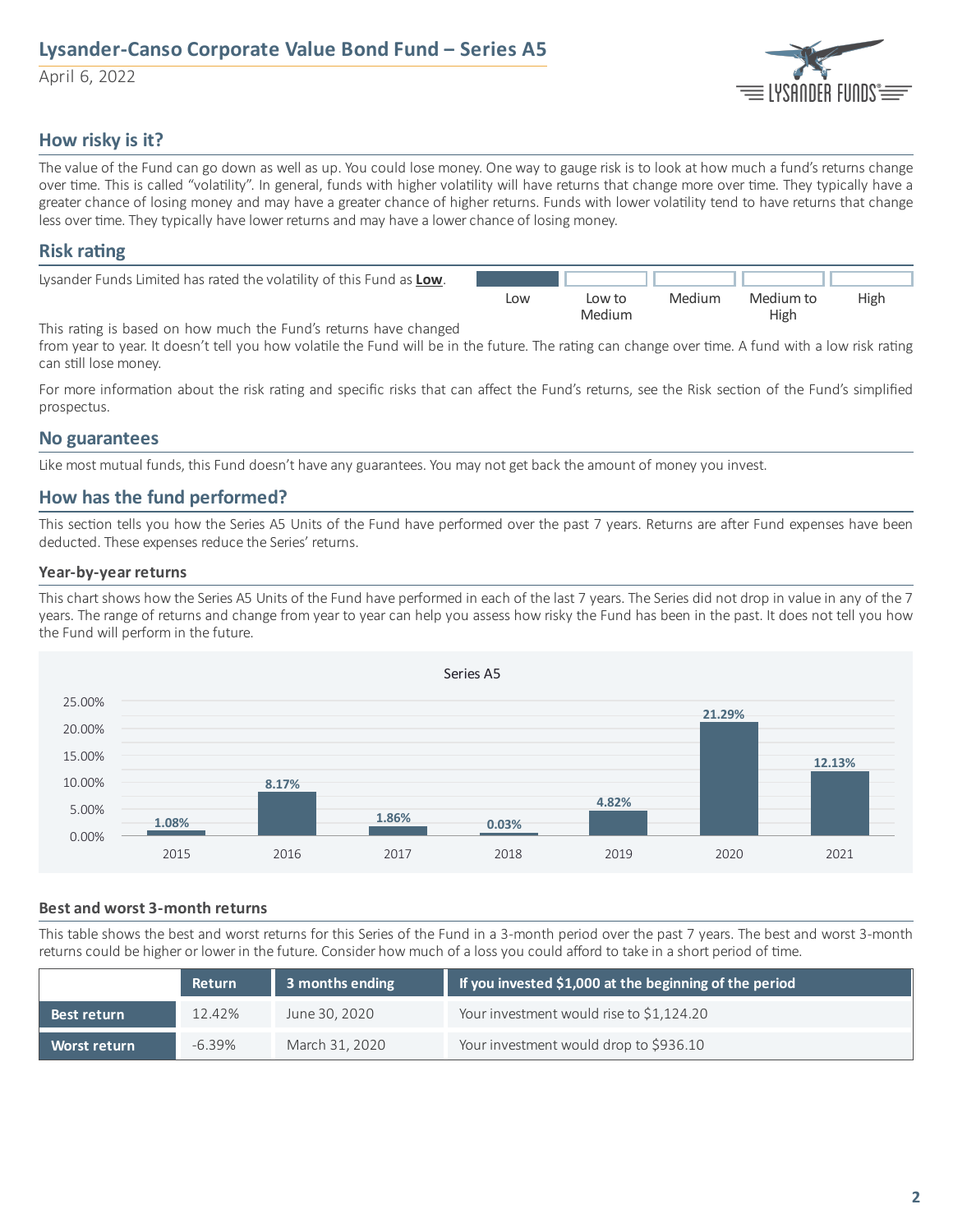# **Lysander-Canso Corporate Value Bond Fund ‒ Series A5**

April 6, 2022



### **Average return**

The annual compounded return of Series A5 was 6.27% since its start date. If you had invested \$1,000 in the Series A5 Units of the Fund on its start date of December 31, 2014, your investment would have been worth \$1,546.28 on February 28, 2022.

## **Who is the fund for?**

Investors who:

- plan to hold this investment for the medium to long term; and
- want to receive interest income.

### **A word about tax**

In general, you'll have to pay income tax on your share of the Fund's earnings and on taxable capital gains you realize from redeeming your investment. How much you pay depends on the tax rates that apply to you, and whether or not you hold the fund in a registered plan such as a Registered Retirement Savings Plan or a Tax-Free Savings Account.

Keep in mind that if you hold your fund in a non-registered account, fund distributions of income and taxable capital gains are included in your taxable income, whether you get them in cash or have them reinvested.

## **How much does it cost?**

The following tables show the fees and expenses you could pay to buy, own and sell Series A5 Units of the Fund. The fees and expenses – including any commissions – can vary among series of a fund and among funds. Higher commissions can influence representatives to recommend one investment over another. Ask about other funds and investments that may be suitable for you at a lower cost.

### **Sales charges**

There is only one sales charge option when you buy Series A5 Units.

|                                | What you pay                      |                                           | How it works                                                                                                                                                                                                                                        |  |
|--------------------------------|-----------------------------------|-------------------------------------------|-----------------------------------------------------------------------------------------------------------------------------------------------------------------------------------------------------------------------------------------------------|--|
| Sales charge option            | in per cent $(\%)$                | $\vert$ in dollars (\$)                   |                                                                                                                                                                                                                                                     |  |
| Initial Sales Charge<br>Option | 0% to 5% of the<br>amount you buy | $$0$ to $$50$ on every<br>\$1,000 you buy | You and your representative decide on the rate of<br>commission that you pay when you buy Units. The<br>initial sales charge is deducted from the amount paid<br>at the time of purchase. It goes to your<br>representative's firm as a commission. |  |

#### **Fund expenses**

You do not pay these expenses directly. They affect you because they reduce the Fund's returns.

As at December 31, 2021, the expenses of the Series were 1.38% of its average value. This equates to \$13.80 for every \$1,000 invested.

|                                                                                                                                                        | Annual rate (as a % of the Fund's value) |
|--------------------------------------------------------------------------------------------------------------------------------------------------------|------------------------------------------|
| <b>Management expense ratio (MER)</b> - This is the total of the Series' management<br>fee (including the trailing commission) and operating expenses. | 1.38%                                    |
| <b>Trading expense ratio (TER)</b> $-$ These are the Fund's trading costs.                                                                             | $0.00\%$                                 |
| <b>Fund expenses</b>                                                                                                                                   | 1.38%                                    |